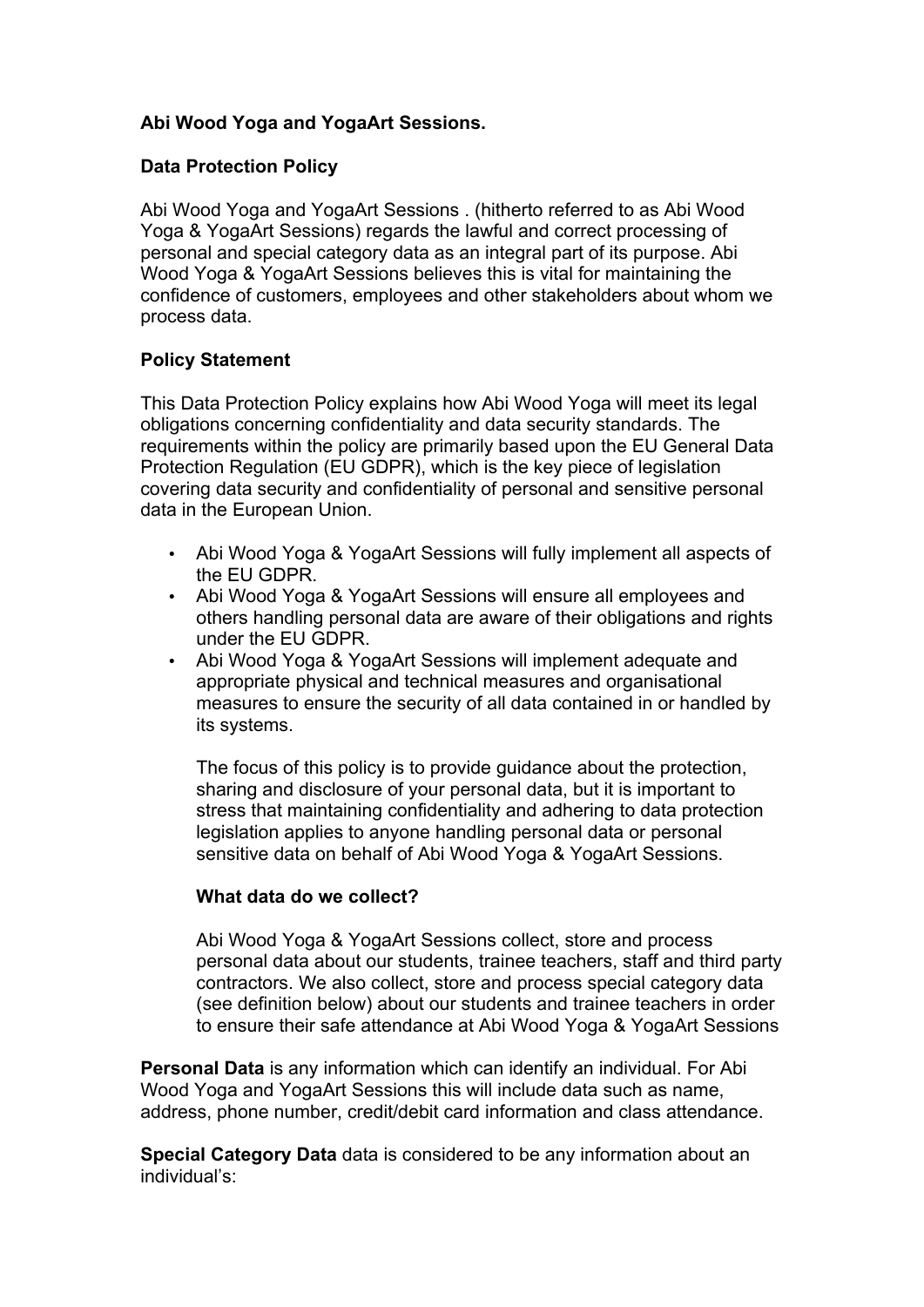- race;
- ethnic origin;
- politics:
- religion;
- trade union membership;
- genetics:
- biometrics (where used for ID purposes);
- health;
- sex life; or
- sexual orientation.

Abi Wood Yoga and YogaArt Sessions will only collect special category data concerning student and trainee teacher physical and mental health in order to ensure their safe attendance at our classes, retreats, workshops and teacher training days.

### **Under 16's**

All data collected from people under the age of 16 (unless there are concerns about mental capacity in which case this should be extended) will be treated as special category data.

### **Seeking your consent**

Abi Wood Yoga & YogaArt Sessions will always seek your consent to collect, store, process or share your personal and special category data. In exceptional circumstances, we may share your data with third parties without your consent, but only where a specific exemption allows us to do so. These exemptions include:

- national security;
- defence;
- public security:
- the prevention, investigation, detection or prosecution of criminal offences;
- other important public interests, in particular economic or financial interests, including budgetary and taxation matters, public health and security;
- the protection of judicial independence and proceedings;
- breaches of ethics in regulated professions;
- monitoring, inspection or regulatory functions connected to the exercise of official authority regarding security, defence, other important public interests or crime/ethics prevention;
- the protection of the individual, or the rights and freedoms of others; or
- the enforcement of civil law matters.

# **Data Protection Principles**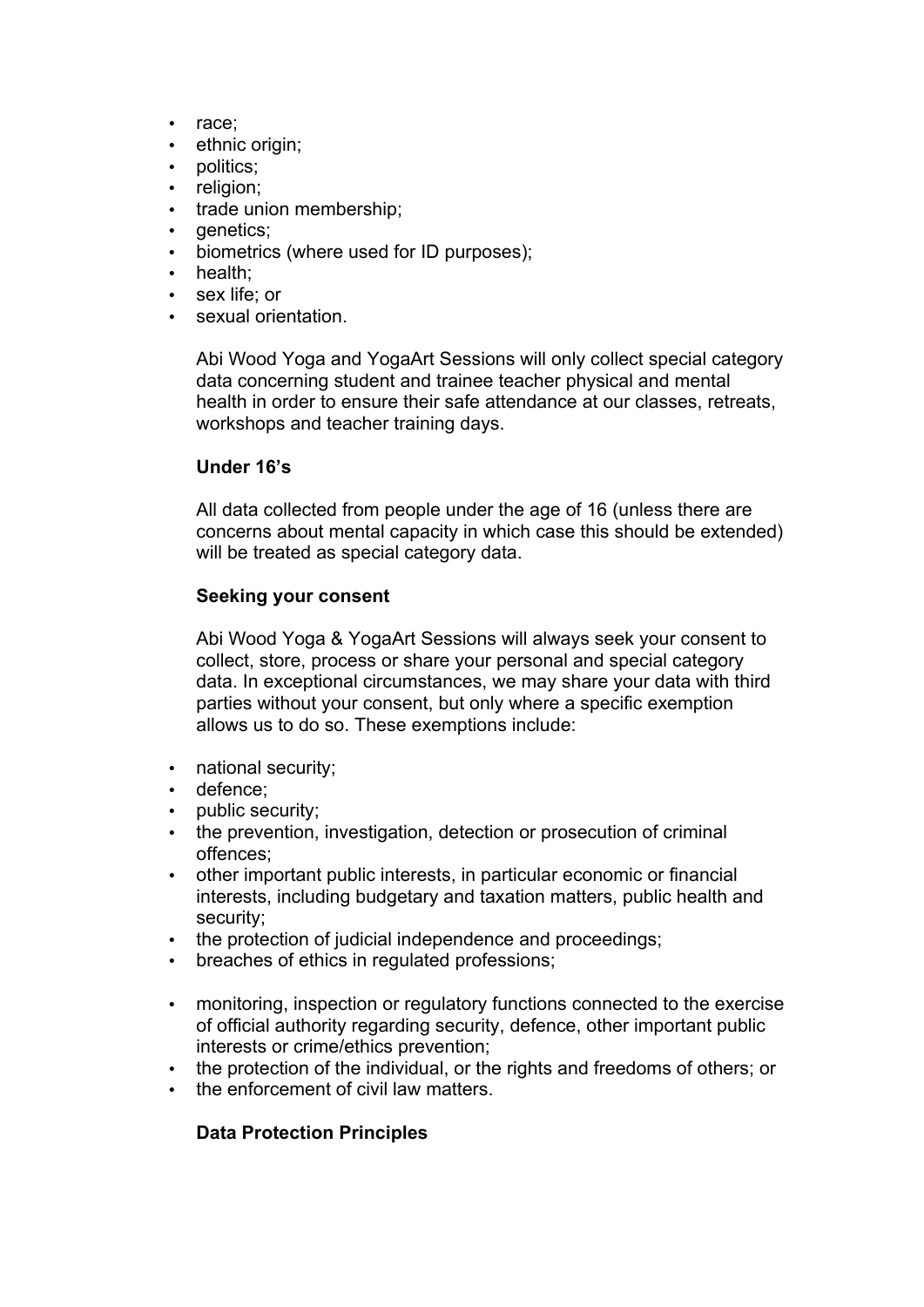The eight Data Protection principles that lie at the heart of the EU GDPR give the Regulation its strength and purpose. Abi Wood Yoga and YogaArt Sessions fully endorses and abides by the principles of data protection. The principles require that:

- We process your data lawfully, fairly and in a transparent manner
- We collect your data for specified, explicit and legitimate purposes and that we do

not use your data for any other purpose we haven't told you about.

• We only collect data which is adequate, relevant and limited to what is necessary

in relation to the purposes for which we collected it.

• We make sure the data we hold about you is accurate and, where necessary, kept

up to date, and that inaccurate data is amended or erased.

- We do not keep you data for longer than is necessary and
- We process your data in a manner that ensures that it is kept secure and

protected against unauthorised or unlawful processing and against accidental loss, destruction or damage, using appropriate technical or organisational measures.

### **What is a record?**

A record can be in electronic and/or in a physical format. It may include such documentation as:

- Manually stored paper files e.g. membership records, employee records
- Hand written notes
- Letters to and from Abi Wood Yoga & YogaArt Sessions
- Electronic records
- Printouts
- Photographs
- Videos and tape recordings

### **Your rights**

You have the right to ask us to amend your data if you think it is inaccurate. You also have the right to ask us to stop using your data if you no longer wish us to do so. If you ask us to stop using your data, we may still have to keep it for a period of time in line with our retention policy.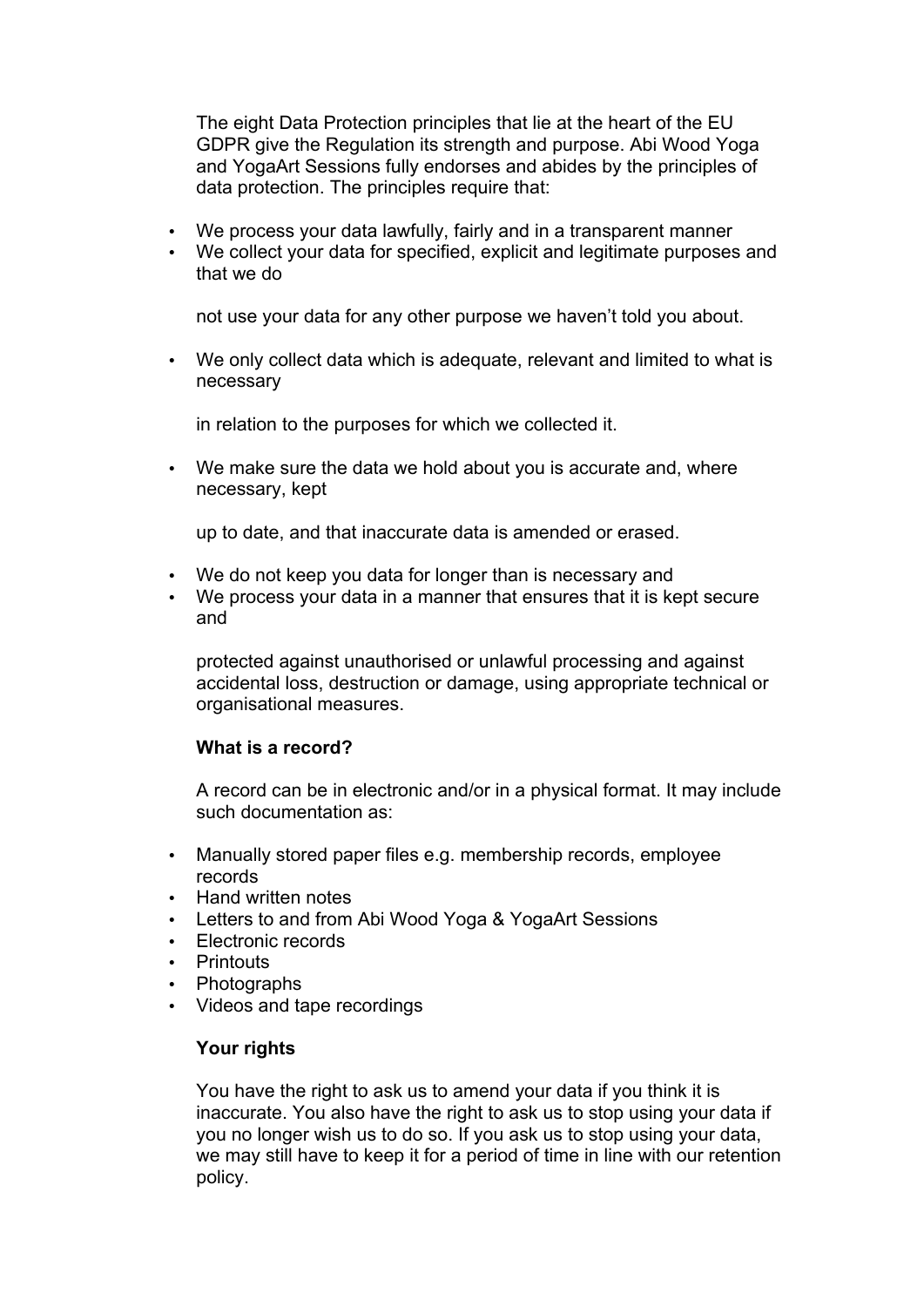The EU GDPR also gives you (or someone authorised by you) the right to apply for access to the personal data we hold about you. This is called a Subject Access Request and you can get more information about this on the Information Commissioners Website at https://ico.org.uk/for-thepublic/personal-information/ .

If you would like to access the data we hold about you, have it amended or ask us to stop using it then please speak to any of our staff who will be able to help you.

### **What do we use your data for?**

Abi Wood Yoga and YogaArt Sessions use your data to:

- Allow us to conduct our business (i.e. run classes, retreats, workshops and teacher training days).
- Ensure your safe attendance at Abi Wood Yoga and YogaArt Sessions.
- Process payments for purchases you have made
- Analyse class, workshop and retreat attendance and make decisions about

future classes, workshops and retreats.

• Send you marketing information from Abi Wood Yoga and YogaArt **Sessions** 

#### Retreats **but only where you have specifically consented to this. Who has access to the data we hold about you?**

Abi Wood Yoga and YogaArt Sessions may share your data with the following parties:

- Staff employed by Abi Wood Yoga and YogaArt Sessions
- Teachers who work for us but are not employed by us
- Trainee teachers
- Third party contractors who work for us but are not employed by us (for

example self-employed office staff).

• Third parties who store or process data on our behalf (for example companies

whose computer software we use.

We will only share data with any of the above in order to ensure your safe attendance and Abi Wood Yoga and YogaArt Sessions, or to process payments for purchases you have made.

We will never share your data with any third party for the purposes of marketing to you.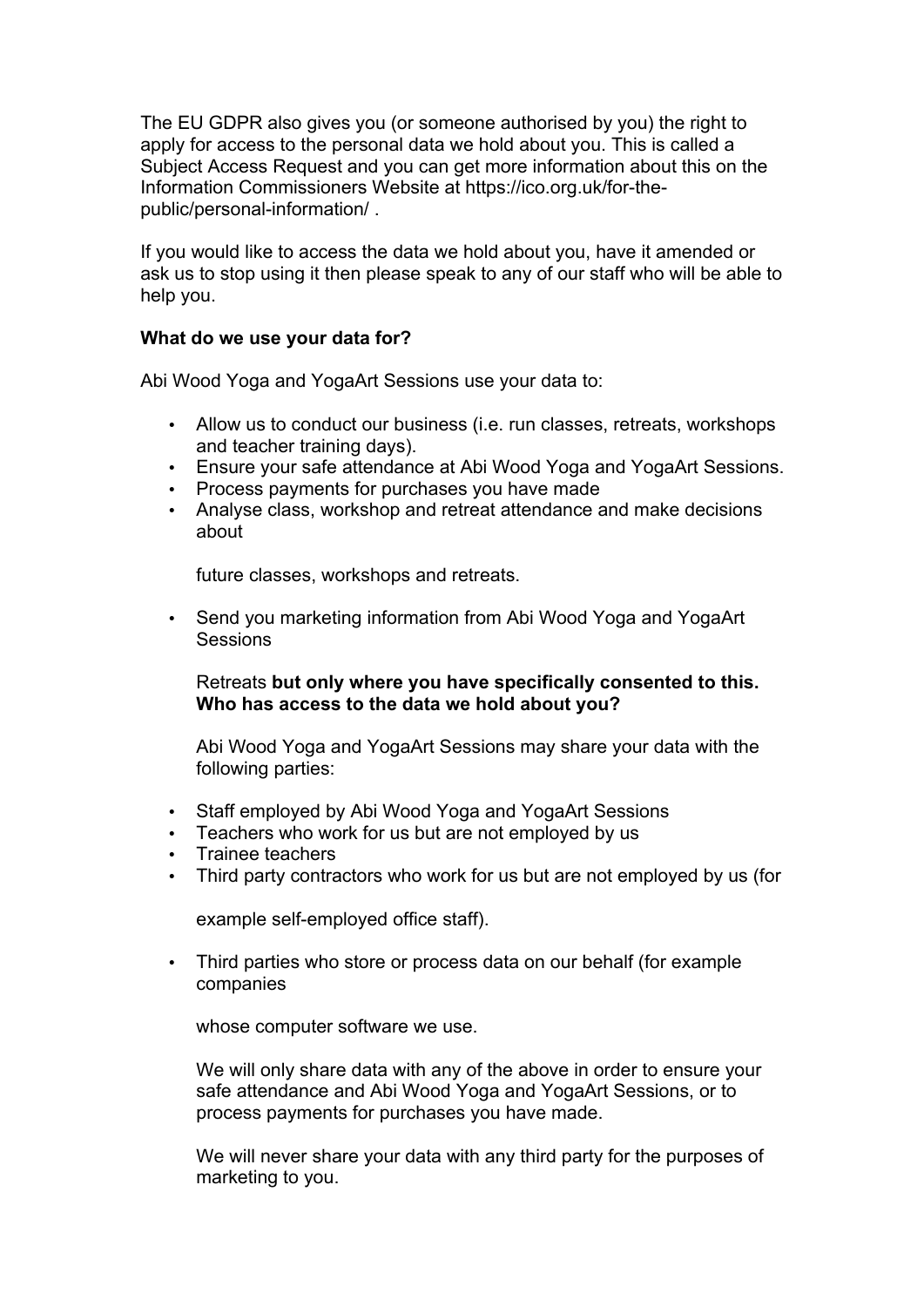### **How do Abi Wood Yoga and YogaArt Sessions make sure your data is kept safe?**

• Abi Wood Yoga and YogaArt Sessions will require any individual who teaches at any of our classes, workshops or retreats to sign a contract which commits them to processing your data fairly and lawfully and in line with this policy.

- Abi Wood Yoga and YogaArt Sessions will require any third party who processes data on our behalf to sign a contract which commits them to processing your data fairly and lawfully and in line with this policy.
- Where Abi Wood Yoga and YogaArt Sessions uses companies based in the European Union, these will already be bound by EU Data Protection laws.
- Where Abi Wood Yoga and YogaArt Sessions use companies based in the United States of America we will endeavor to ensure these are covered by the Privacy Shield Framework.
- Where Abi Wood Yoga and YogaArt Sessions use companies which are not based in the EU and are not covered by the Privacy Shield Framework we will ensure that the company can provide an adequate level of protection for individuals and their personal data.

# **Breach of Policy**

Abi Wood Yoga and YogaArt Sessions are committed to protecting your data. However, should a data breach occur we will take steps in line with the Information Commissioners guidance, including where necessary: -

- Reporting breaches to the Information Commissioners Office (within 72 hours where feasible).
- If the breach is likely to result in a high risk of adversely affecting individuals' rights and freedoms, we will also inform those individuals without undue delay.
- ensuring we have robust breach detection, investigation and internal reporting procedures in place. This will facilitate decision-making about whether or not we need to notify the relevant supervisory authority and the affected individuals.
- We will keep a record of any personal data breaches, regardless of whether we are required to notify.

Where we become aware of a data breach committed by any third party processor we will take immediate steps to work with them to undertake the above steps.

If you become aware that your or someone else's data may have been compromised by Abi Wood Yoga or YogaArt Sessions please contact us as soon as possible so that we can investigate and rectify the situation. You can also contact the Information Commissioners Office for help and advice.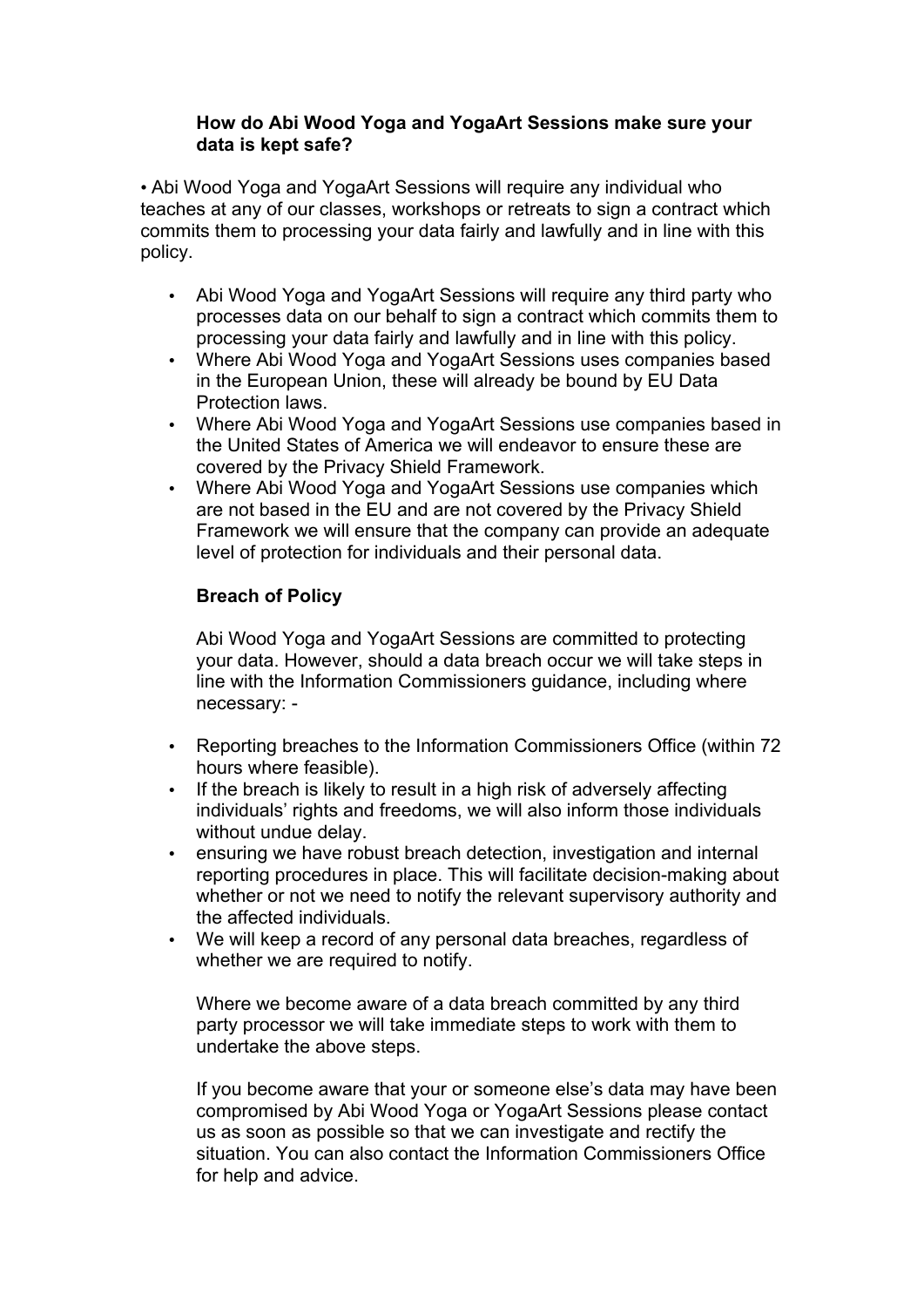# **Glossary of Terms**

## **Data Subject**

An individual who is the subject of personal data or sensitive personal data. This includes employees, students, teachers and trainee teachers.

### **Data Controller**

A person who (either alone or jointly or in common with other persons) determines the purposes for which and the manner in which any personal data and sensitive personal data are, or are to be processed.

The data controllers are Abi Wood Yoga and YogaArt Sessions.

#### **Data Processor**

In relation to personal data or sensitive personal data, this refers to any person who processes that data on behalf of the data controller but it is not employed by them.

### **Third Party**

In relation to personal data or sensitive personal data, this refers to any person other than the data subject, the data controller, or any data processor or other person authorised to process data for data controller or processor. For example, the Police or HMRC.

### **Processing**

Recording or holding data or carrying out any operations on that data including organising, altering or adapting it; disclosing the data or aligning, combining, blocking or erasing it.

### **Data Extractor**

The person who takes data from a data source, such as a database, which may then be used for further activity. For example, an employee querying the database to send a marketing email.

### **Data Breach**

A failure leading to the accidental or unlawful destruction, loss, alteration, unauthorised disclosure of, or access to, personal data or sensitive personal data.

### **Subject Access Request**

A written, signed request (which includes email and other written formats) from an individual to see data which Abi Wood Yoga or YogaArt Sessions